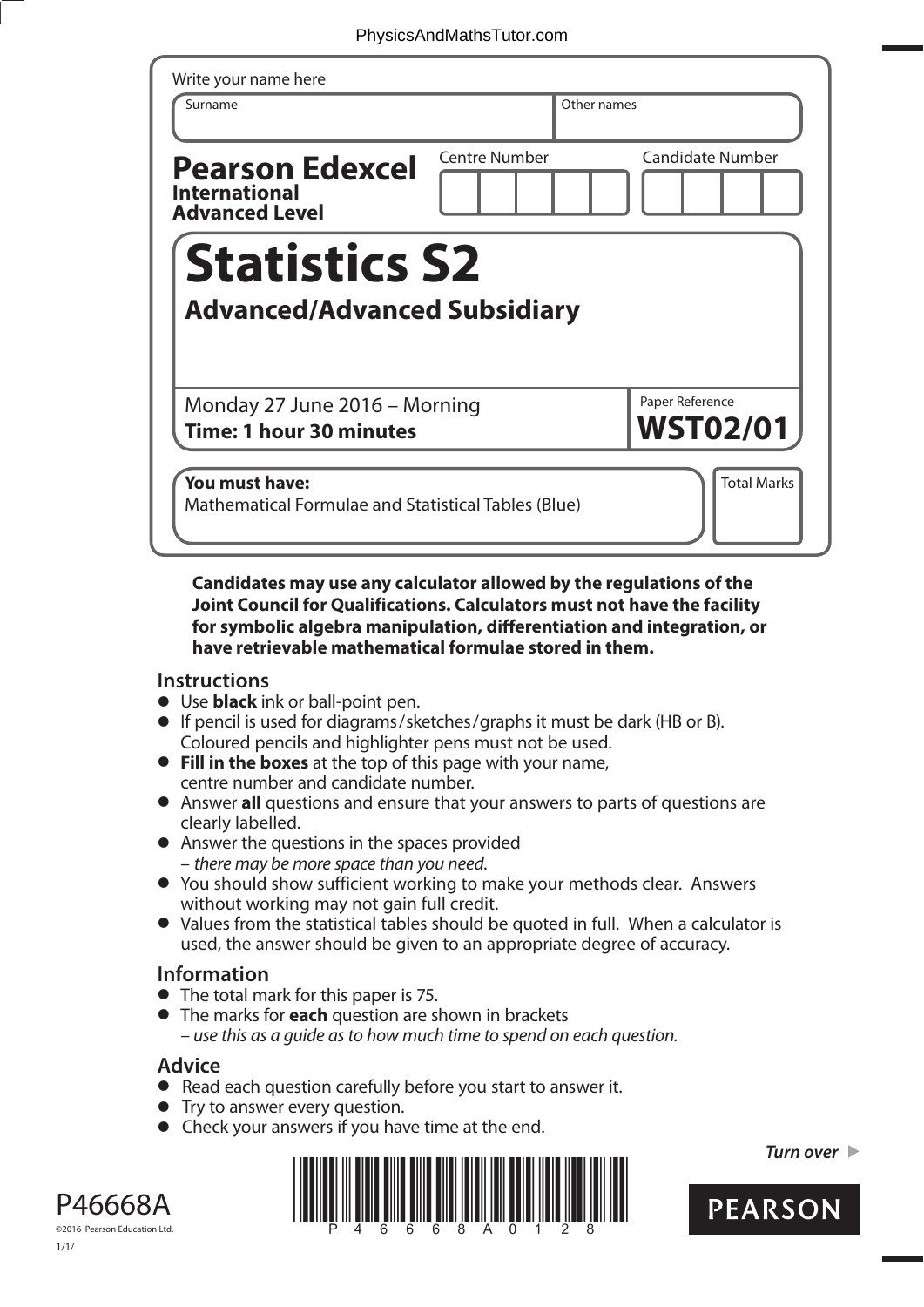**CONOTINEEIN ENTERNATION** 

**DO NOT WRITE IN THIS AREA** 

|    |                                                                                                                                                        | Leave<br>blank |
|----|--------------------------------------------------------------------------------------------------------------------------------------------------------|----------------|
| 1. | During a typical day, a school website receives visits randomly at a rate of 9 per hour.                                                               |                |
|    | The probability that the school website receives fewer than $\nu$ visits in a randomly selected<br>one hour period is less than 0.75                   |                |
|    | (a) Find the largest possible value of $\nu$<br>(1)                                                                                                    |                |
|    |                                                                                                                                                        |                |
|    | (b) Find the probability that in a randomly selected one hour period, the school website<br>receives at least 4 but at most 11 visits.                 |                |
|    | (2)                                                                                                                                                    |                |
|    | (c) Find the probability that in a randomly selected 10 minute period, the school website<br>receives more than 1 visit.                               |                |
|    | (3)                                                                                                                                                    |                |
|    | (d) Using a suitable approximation, find the probability that in a randomly selected 8 hour<br>period the school website receives more than 80 visits. |                |
|    | (5)                                                                                                                                                    |                |
|    |                                                                                                                                                        |                |
|    |                                                                                                                                                        |                |
|    |                                                                                                                                                        |                |
|    |                                                                                                                                                        |                |
|    |                                                                                                                                                        |                |
|    |                                                                                                                                                        |                |
|    |                                                                                                                                                        |                |
|    |                                                                                                                                                        |                |
|    |                                                                                                                                                        |                |
|    |                                                                                                                                                        |                |
|    |                                                                                                                                                        |                |
|    |                                                                                                                                                        |                |
|    |                                                                                                                                                        |                |
|    |                                                                                                                                                        |                |
|    |                                                                                                                                                        |                |
|    |                                                                                                                                                        |                |
|    |                                                                                                                                                        |                |
|    |                                                                                                                                                        |                |
|    |                                                                                                                                                        |                |
|    |                                                                                                                                                        |                |
|    |                                                                                                                                                        |                |
|    |                                                                                                                                                        |                |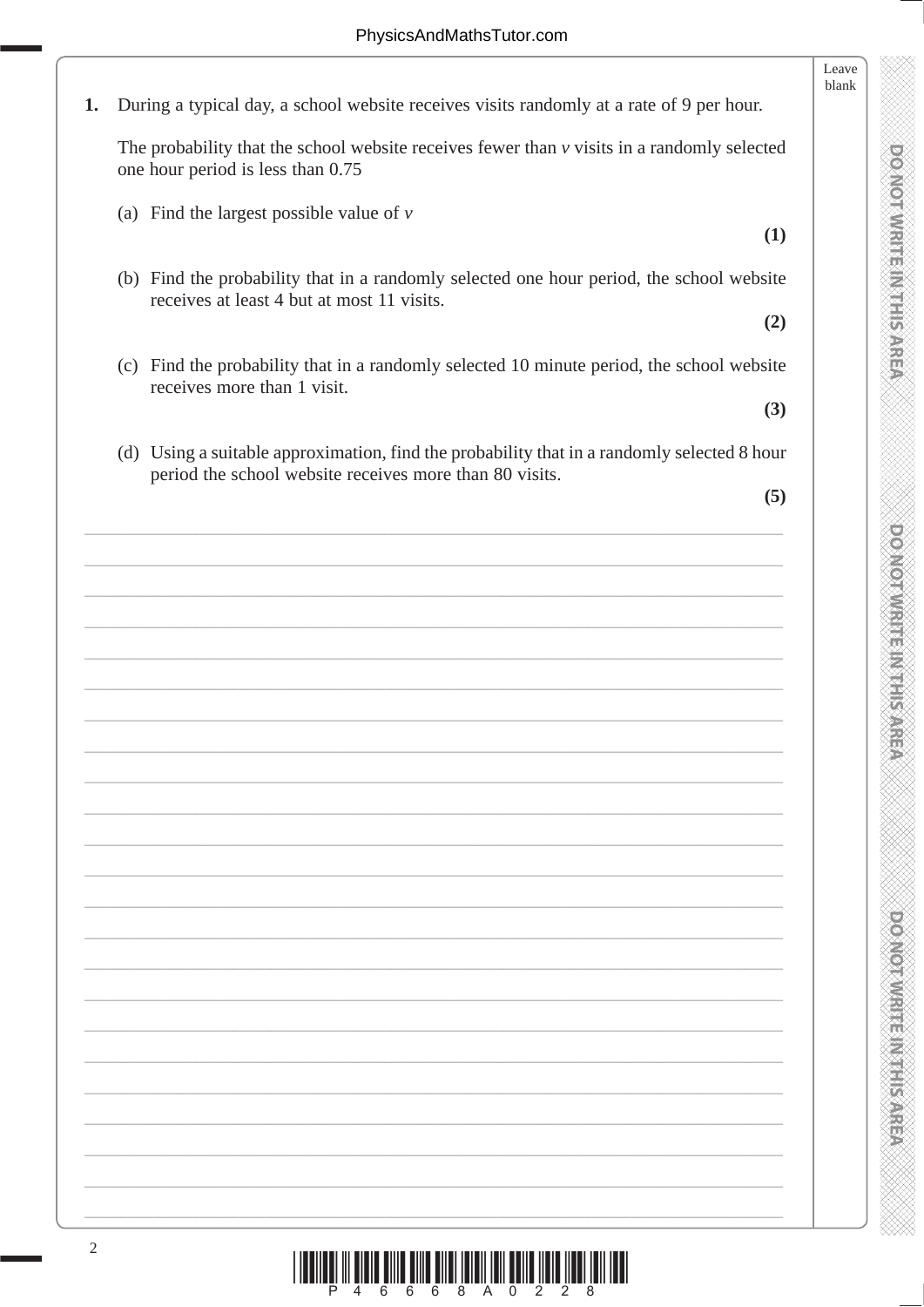**DONOTWRITEINTHISIAREA** 

**ASSESSMENT PROPERTY** 

| <b>Question 1 continued</b> | Leave<br>blank |
|-----------------------------|----------------|
|                             |                |
|                             |                |
|                             |                |
|                             |                |
|                             |                |
|                             |                |
|                             |                |
|                             |                |
|                             |                |
|                             |                |
|                             |                |
|                             |                |
|                             |                |
|                             |                |

 $\overline{3}$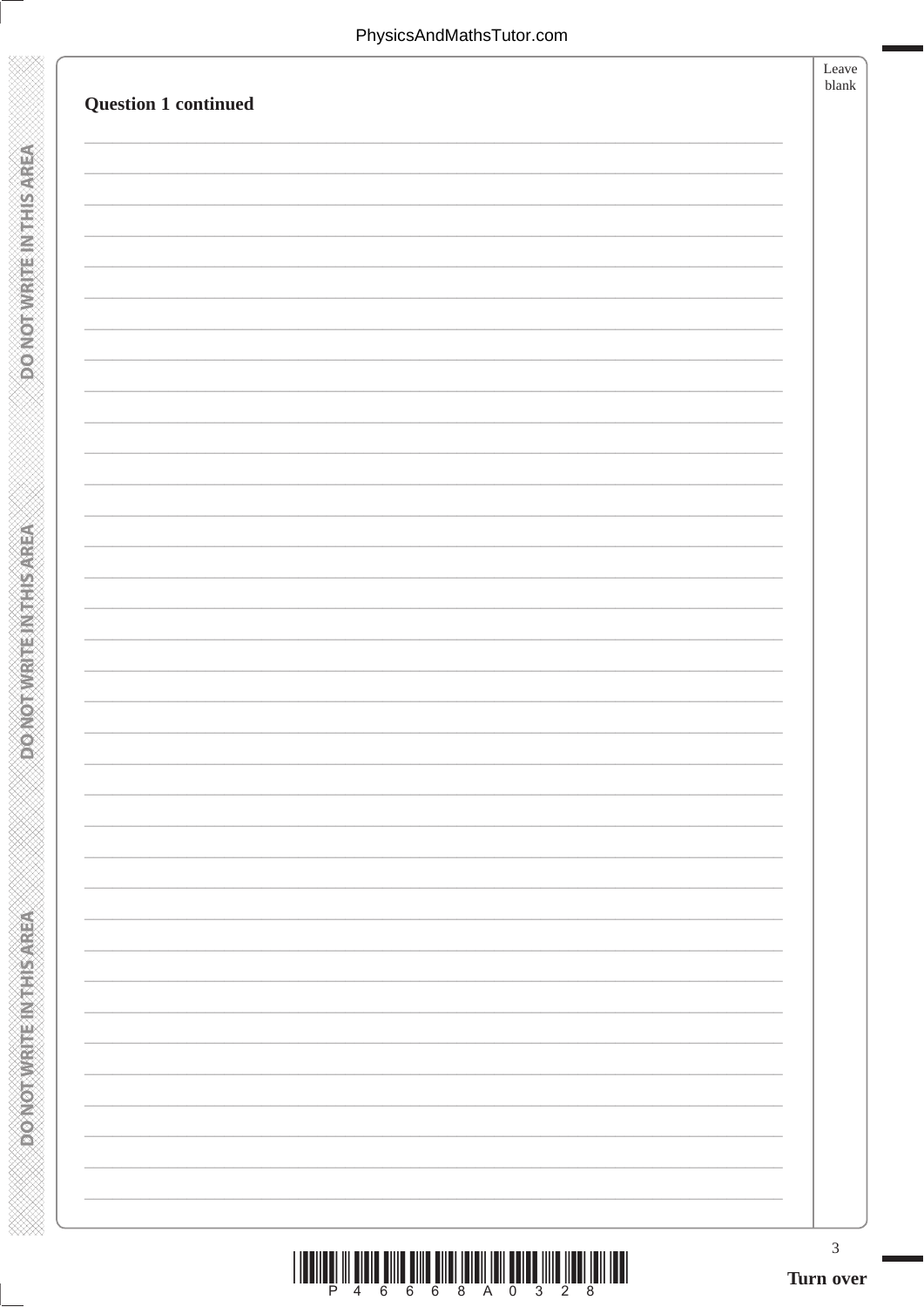**DOMOTWRITEINITHISAREA** 

DOMOT WRITE IN THIS AREA

| 2. | The random variable $X \sim B(10, p)$                                                                         | Leave<br>blank |
|----|---------------------------------------------------------------------------------------------------------------|----------------|
|    |                                                                                                               |                |
|    | (a) (i) Write down an expression for $P(X = 3)$ in terms of p                                                 |                |
|    | (ii) Find the value of p such that $P(X = 3)$ is 16 times the value of $P(X = 7)$<br>(4)                      |                |
|    | The random variable $Y \sim Po(\lambda)$                                                                      |                |
|    | (b) Find the value of $\lambda$ such that P(Y = 3) is 5 times the value of P(Y = 5)<br>(3)                    |                |
|    | The random variable $W \sim B(n, 0.4)$                                                                        |                |
|    | (c) Find the value of <i>n</i> and the value of $\alpha$ such that <i>W</i> can be approximated by the normal |                |
|    | distribution, N(32, $\alpha$ )<br>(3)                                                                         |                |
|    |                                                                                                               |                |
|    |                                                                                                               |                |
|    |                                                                                                               |                |
|    |                                                                                                               |                |
|    |                                                                                                               |                |
|    |                                                                                                               |                |
|    |                                                                                                               |                |
|    |                                                                                                               |                |
|    |                                                                                                               |                |
|    |                                                                                                               |                |
|    |                                                                                                               |                |
|    |                                                                                                               |                |
|    |                                                                                                               |                |
|    |                                                                                                               |                |
|    |                                                                                                               |                |
|    |                                                                                                               |                |
|    |                                                                                                               |                |
|    |                                                                                                               |                |
|    |                                                                                                               |                |
|    |                                                                                                               |                |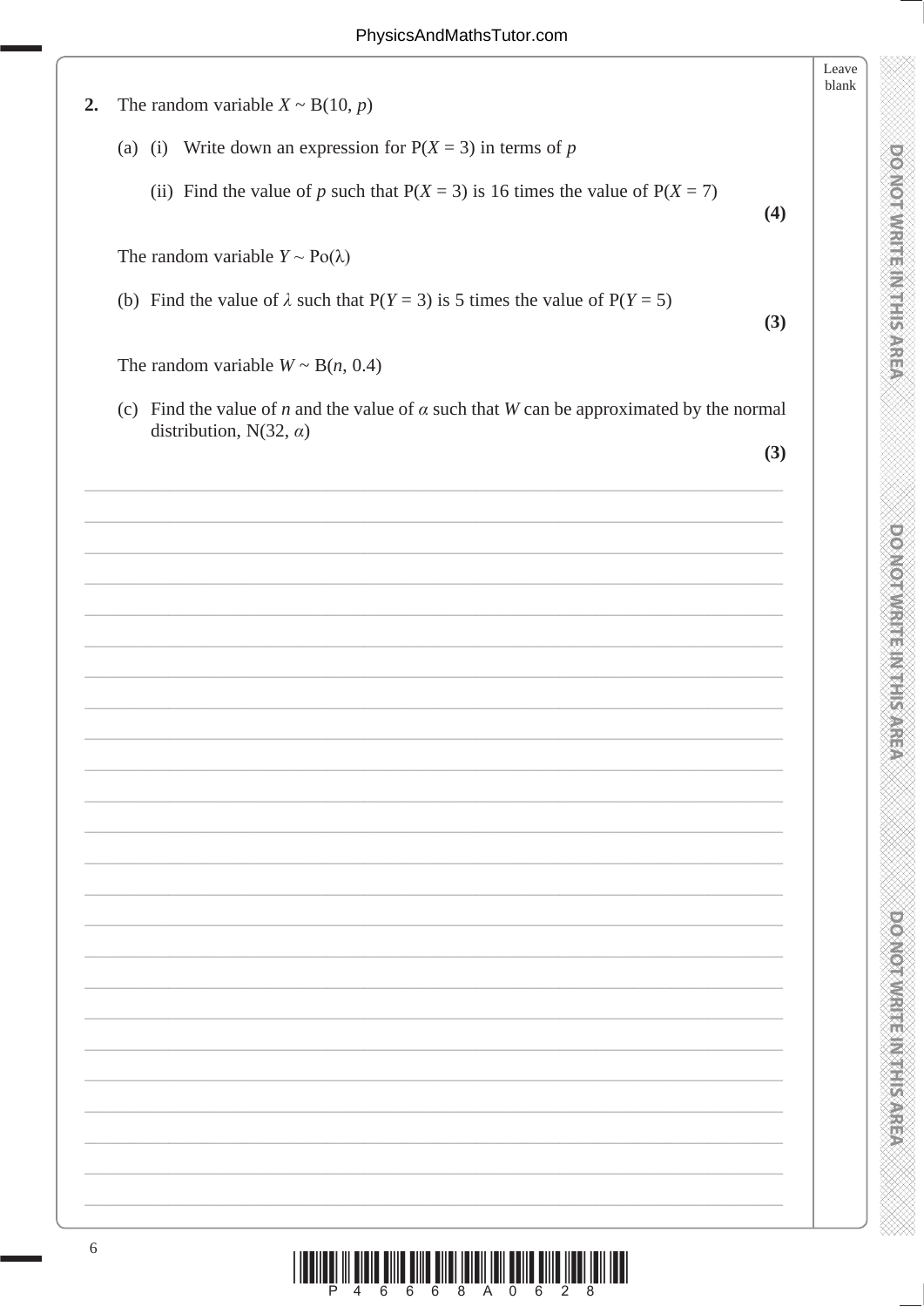**DONOTWRITE INTHIS AREA** 

**ASSESSMENT PROPERTY** 

| <b>Question 2 continued</b> | Leave<br>blank |
|-----------------------------|----------------|
|                             |                |
|                             |                |
|                             |                |
|                             |                |
|                             |                |
|                             |                |
|                             |                |
|                             |                |
|                             |                |
|                             |                |
|                             |                |
|                             |                |
|                             |                |
|                             |                |
|                             |                |
|                             |                |
|                             |                |
|                             |                |
|                             |                |
|                             |                |
|                             |                |
|                             |                |
|                             |                |
|                             |                |
|                             |                |
|                             |                |
|                             |                |

 $\overline{7}$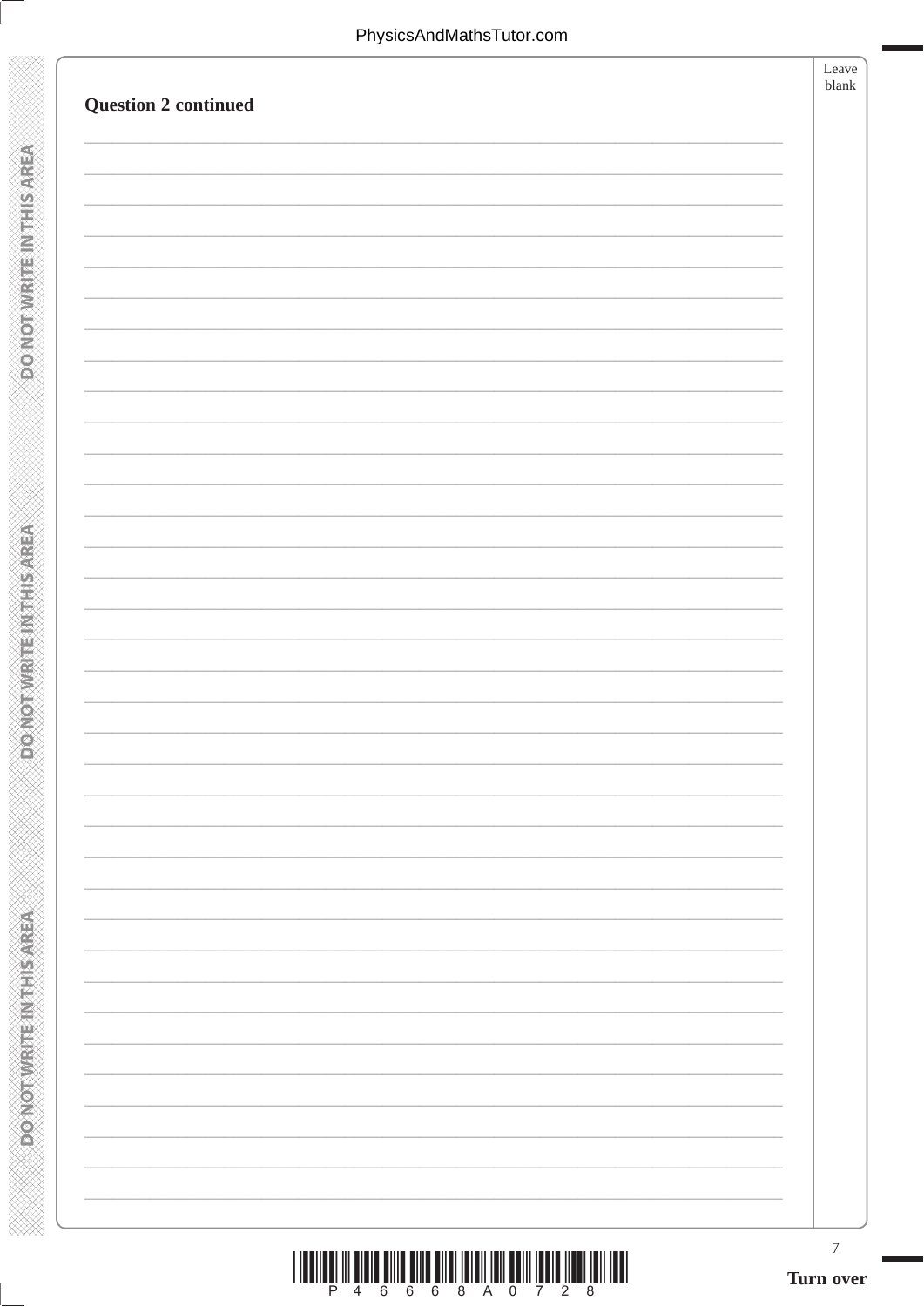**DOOKOTWRITE(MITHIS AREA** 

**DONOTWRITEINTSAREA** 

**DO NOT WRITE: MTHIS AREA** 

| A single observation x is to be taken from $X \sim B(12, p)$                                     |     |
|--------------------------------------------------------------------------------------------------|-----|
| This observation is used to test H <sub>0</sub> : $p = 0.45$ against H <sub>1</sub> : $p > 0.45$ |     |
| (a) Using a 5% level of significance, find the critical region for this test.                    | (2) |
| (b) State the actual significance level of this test.                                            | (1) |
| The value of the observation is found to be 9                                                    |     |
| (c) State the conclusion that can be made based on this observation.                             | (1) |
| (d) State whether or not this conclusion would change if the same test was carried out at<br>the |     |
| 10% level of significance,<br>(i)                                                                |     |
| (ii) 1% level of significance.                                                                   | (2) |
|                                                                                                  |     |
|                                                                                                  |     |
|                                                                                                  |     |
|                                                                                                  |     |
|                                                                                                  |     |
|                                                                                                  |     |
|                                                                                                  |     |
|                                                                                                  |     |
|                                                                                                  |     |
|                                                                                                  |     |
|                                                                                                  |     |
|                                                                                                  |     |
|                                                                                                  |     |
|                                                                                                  |     |
|                                                                                                  |     |
|                                                                                                  |     |
|                                                                                                  |     |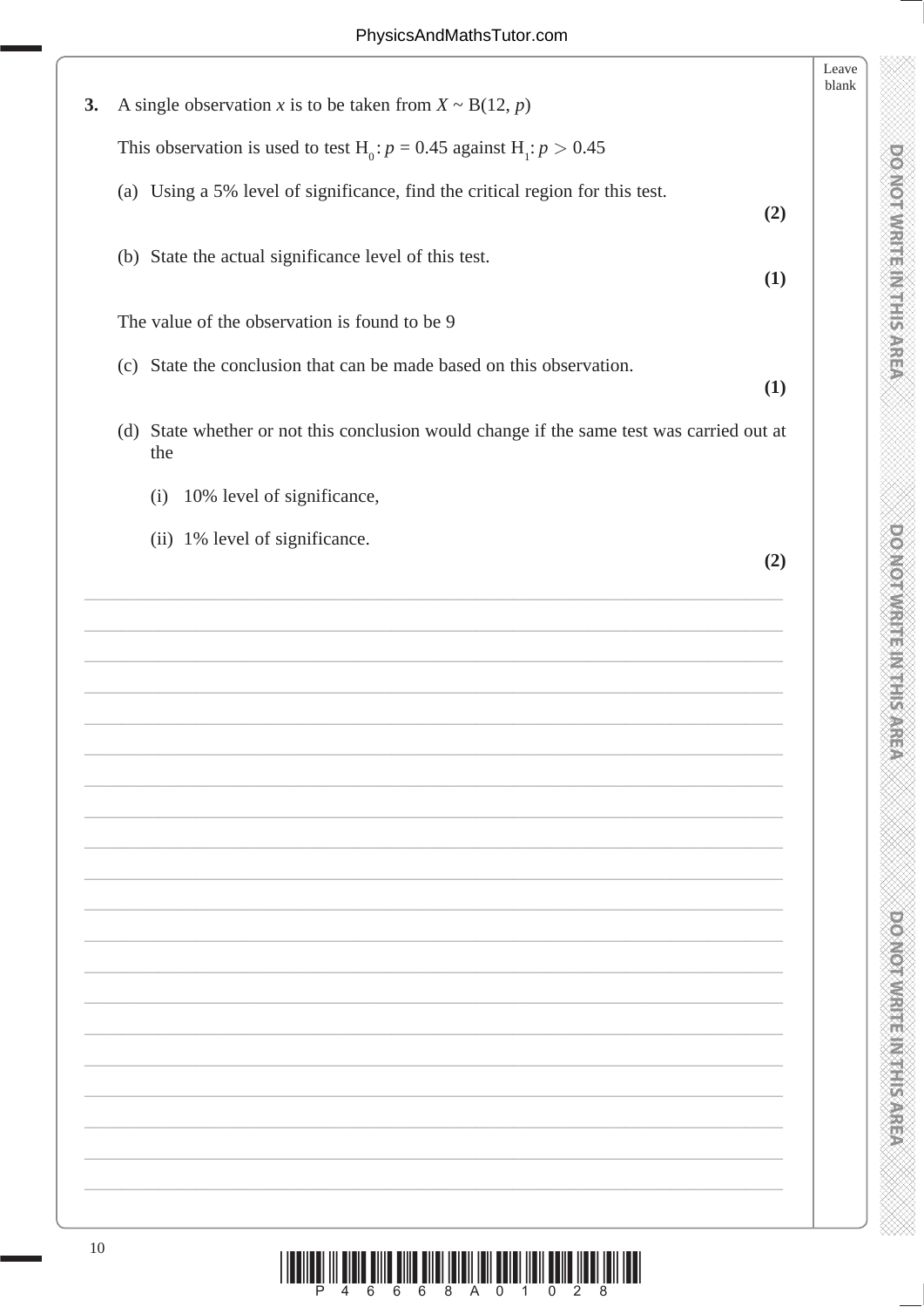- blank **4.** The waiting times, in minutes, between flight take-offs at an airport are modelled by the continuous random variable *X* with probability density function f otherwise  $f(x) = \begin{cases} \frac{1}{5} & 2 \leq x \end{cases}$ ⎨  $\frac{1}{2}$  $\overline{\mathcal{L}}$ 1 5  $\overline{0}$  $2 \leqslant x \leqslant 7$  (a) Write down the name of this distribution. **(1)** A randomly selected flight takes off at 9 am (b) Find the probability that the next flight takes off before 9.05 am **(1)** (c) Find the probability that at least 1 of the next 5 flights has a waiting time of more than 6 minutes. **(3)** (d) Find the cumulative distribution function of *X*, for all *x*
	- (e) Sketch the cumulative distribution function of *X* for  $2 \le x \le 7$

On foggy days, an extra 2 minutes is added to each waiting time.

 (f) Find the mean and variance of the waiting times between flight take-offs on foggy days.

\_\_\_\_\_\_\_\_\_\_\_\_\_\_\_\_\_\_\_\_\_\_\_\_\_\_\_\_\_\_\_\_\_\_\_\_\_\_\_\_\_\_\_\_\_\_\_\_\_\_\_\_\_\_\_\_\_\_\_\_\_\_\_\_\_\_\_\_\_\_\_\_\_\_\_

\_\_\_\_\_\_\_\_\_\_\_\_\_\_\_\_\_\_\_\_\_\_\_\_\_\_\_\_\_\_\_\_\_\_\_\_\_\_\_\_\_\_\_\_\_\_\_\_\_\_\_\_\_\_\_\_\_\_\_\_\_\_\_\_\_\_\_\_\_\_\_\_\_\_\_

\_\_\_\_\_\_\_\_\_\_\_\_\_\_\_\_\_\_\_\_\_\_\_\_\_\_\_\_\_\_\_\_\_\_\_\_\_\_\_\_\_\_\_\_\_\_\_\_\_\_\_\_\_\_\_\_\_\_\_\_\_\_\_\_\_\_\_\_\_\_\_\_\_\_\_

\_\_\_\_\_\_\_\_\_\_\_\_\_\_\_\_\_\_\_\_\_\_\_\_\_\_\_\_\_\_\_\_\_\_\_\_\_\_\_\_\_\_\_\_\_\_\_\_\_\_\_\_\_\_\_\_\_\_\_\_\_\_\_\_\_\_\_\_\_\_\_\_\_\_\_

\_\_\_\_\_\_\_\_\_\_\_\_\_\_\_\_\_\_\_\_\_\_\_\_\_\_\_\_\_\_\_\_\_\_\_\_\_\_\_\_\_\_\_\_\_\_\_\_\_\_\_\_\_\_\_\_\_\_\_\_\_\_\_\_\_\_\_\_\_\_\_\_\_\_\_

 $\_$  , and the set of the set of the set of the set of the set of the set of the set of the set of the set of the set of the set of the set of the set of the set of the set of the set of the set of the set of the set of th

\_\_\_\_\_\_\_\_\_\_\_\_\_\_\_\_\_\_\_\_\_\_\_\_\_\_\_\_\_\_\_\_\_\_\_\_\_\_\_\_\_\_\_\_\_\_\_\_\_\_\_\_\_\_\_\_\_\_\_\_\_\_\_\_\_\_\_\_\_\_\_\_\_\_\_

\_\_\_\_\_\_\_\_\_\_\_\_\_\_\_\_\_\_\_\_\_\_\_\_\_\_\_\_\_\_\_\_\_\_\_\_\_\_\_\_\_\_\_\_\_\_\_\_\_\_\_\_\_\_\_\_\_\_\_\_\_\_\_\_\_\_\_\_\_\_\_\_\_\_\_

 $\_$  , and the contribution of the contribution of the contribution of the contribution of the contribution of  $\mathcal{L}_\text{max}$ 

\_\_\_\_\_\_\_\_\_\_\_\_\_\_\_\_\_\_\_\_\_\_\_\_\_\_\_\_\_\_\_\_\_\_\_\_\_\_\_\_\_\_\_\_\_\_\_\_\_\_\_\_\_\_\_\_\_\_\_\_\_\_\_\_\_\_\_\_\_\_\_\_\_\_\_

\_\_\_\_\_\_\_\_\_\_\_\_\_\_\_\_\_\_\_\_\_\_\_\_\_\_\_\_\_\_\_\_\_\_\_\_\_\_\_\_\_\_\_\_\_\_\_\_\_\_\_\_\_\_\_\_\_\_\_\_\_\_\_\_\_\_\_\_\_\_\_\_\_\_\_

\_\_\_\_\_\_\_\_\_\_\_\_\_\_\_\_\_\_\_\_\_\_\_\_\_\_\_\_\_\_\_\_\_\_\_\_\_\_\_\_\_\_\_\_\_\_\_\_\_\_\_\_\_\_\_\_\_\_\_\_\_\_\_\_\_\_\_\_\_\_\_\_\_\_\_

\_\_\_\_\_\_\_\_\_\_\_\_\_\_\_\_\_\_\_\_\_\_\_\_\_\_\_\_\_\_\_\_\_\_\_\_\_\_\_\_\_\_\_\_\_\_\_\_\_\_\_\_\_\_\_\_\_\_\_\_\_\_\_\_\_\_\_\_\_\_\_\_\_\_\_

 $\_$  , and the set of the set of the set of the set of the set of the set of the set of the set of the set of the set of the set of the set of the set of the set of the set of the set of the set of the set of the set of th

\_\_\_\_\_\_\_\_\_\_\_\_\_\_\_\_\_\_\_\_\_\_\_\_\_\_\_\_\_\_\_\_\_\_\_\_\_\_\_\_\_\_\_\_\_\_\_\_\_\_\_\_\_\_\_\_\_\_\_\_\_\_\_\_\_\_\_\_\_\_\_\_\_\_\_

**(3)**

**(3)**

**(2)**

**DO NOT WRITE IN THIS AREA DO NOT WRITE IN THIS AREA DO NOT WRITE IN THIS AREA DO NOT WRITE IN THIS AREA DO NOT WRITE IN THIS AREA DO NOT WRITE IN THE AREA DO NOT WRITE IN THE AREA DO NOT WRITE IN THE AREA DO NOT WRITE IN** 

**DOMOTIVIRE INTERNATION** 

**DOOMORATION** 

**DOMORANT LETTER CARE** 

Leave

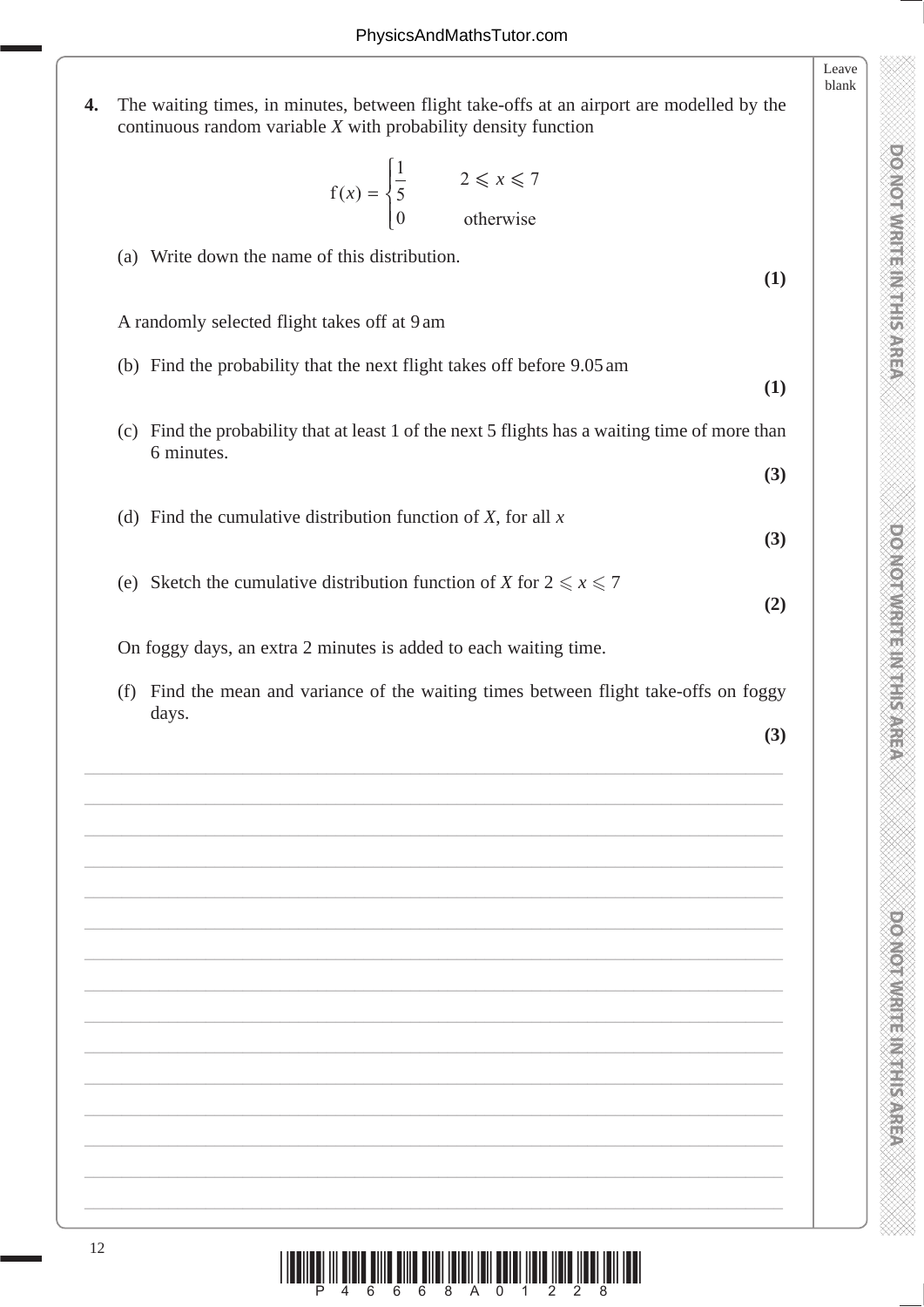**DONOTWRITEINTHISMREA** 

**DONOT WRITEINTHIS AREA** 

| <b>Question 4 continued</b> | Leave<br>blank |
|-----------------------------|----------------|
|                             |                |
|                             |                |
|                             |                |
|                             |                |
|                             |                |
|                             |                |
|                             |                |
|                             |                |
|                             |                |
|                             |                |
|                             |                |
|                             |                |
|                             |                |
|                             |                |

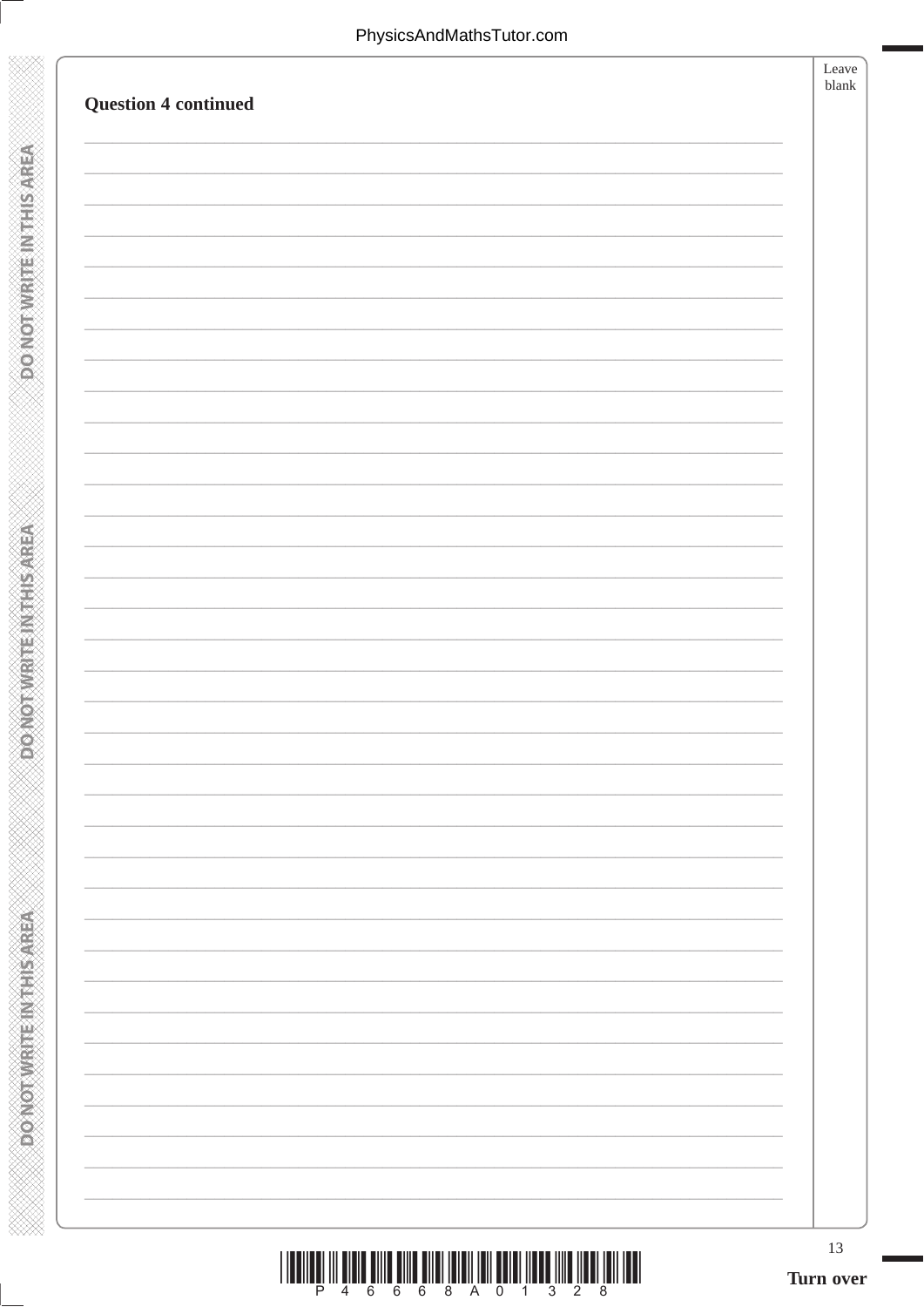Leave blank

**DOMOTIVISTE INTHES ARE** 

**DO NO. ME MENTER WELFS AREA** 

**DOOMORAL HEART PROPERTY** 

A bag contains a large number of coins. It contains only 1p, 5p and 10p coins. The 5. fraction of 1p coins in the bag is q, the fraction of 5p coins in the bag is  $r$  and the fraction of 10 $p$  coins in the bag is s.

Two coins are selected at random from the bag and the coin with the highest value is recorded. Let  $M$  represent the value of the highest coin.

The sampling distribution of  $M$  is given below

| m          |                                 |                          |            |
|------------|---------------------------------|--------------------------|------------|
| $P(M = m)$ | $\overline{\phantom{0}}$<br>ر ب | $\frac{13}{1}$<br>$80\,$ | 319<br>400 |

(a) List all the possible samples of two coins which may be selected.

- $(2)$
- $(7)$

(b) Find the value of q, the value of r and the value of s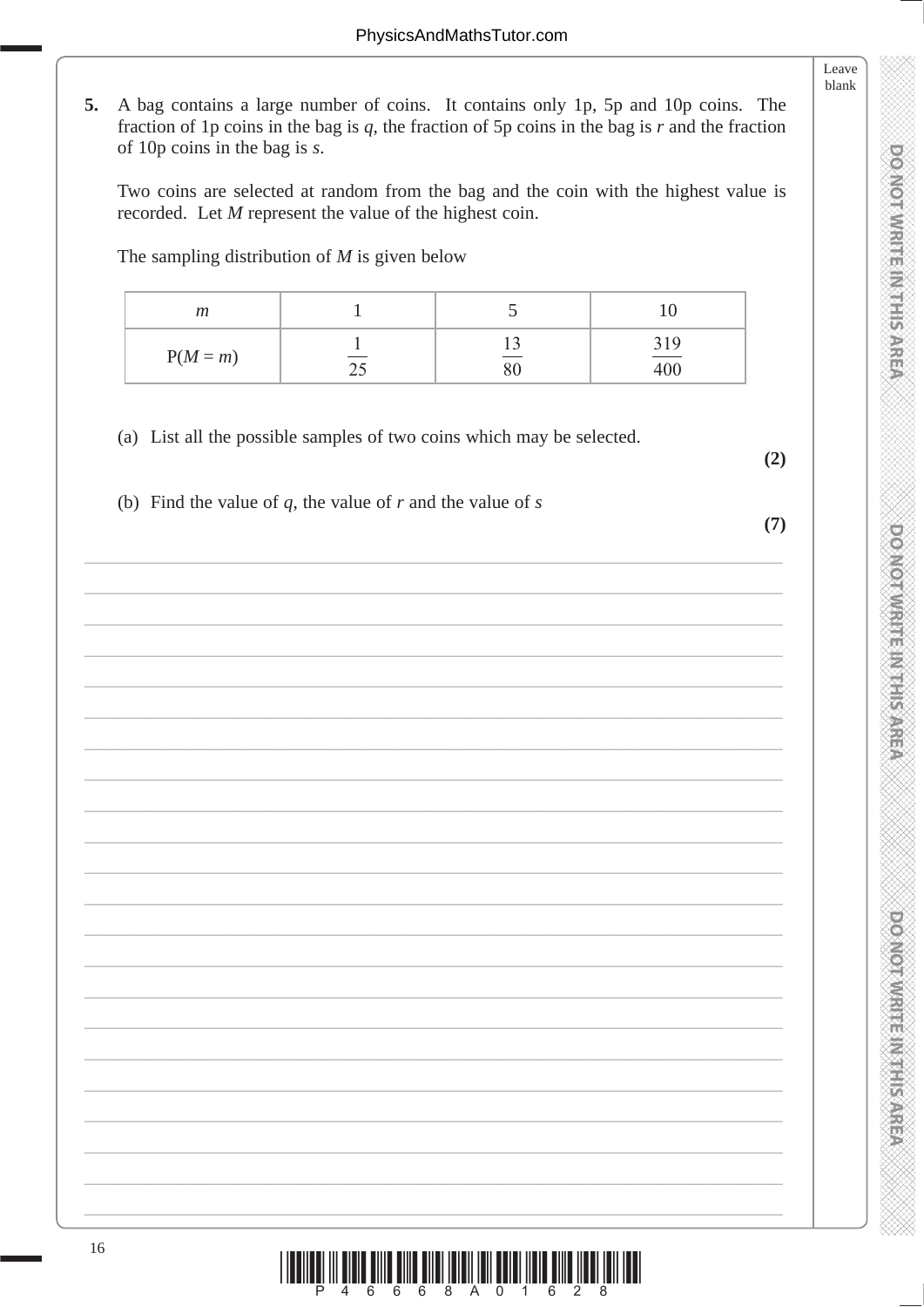**DONOTWRITEINTHISMREA** 

**DONOT WRITEINTHIS AREA** 

| <b>Question 5 continued</b> | Leave<br>blank |
|-----------------------------|----------------|
|                             |                |
|                             |                |
|                             |                |
|                             |                |
|                             |                |
|                             |                |
|                             |                |
|                             |                |
|                             |                |
|                             |                |
|                             |                |
|                             |                |
|                             |                |
|                             |                |
|                             |                |
|                             |                |
|                             |                |

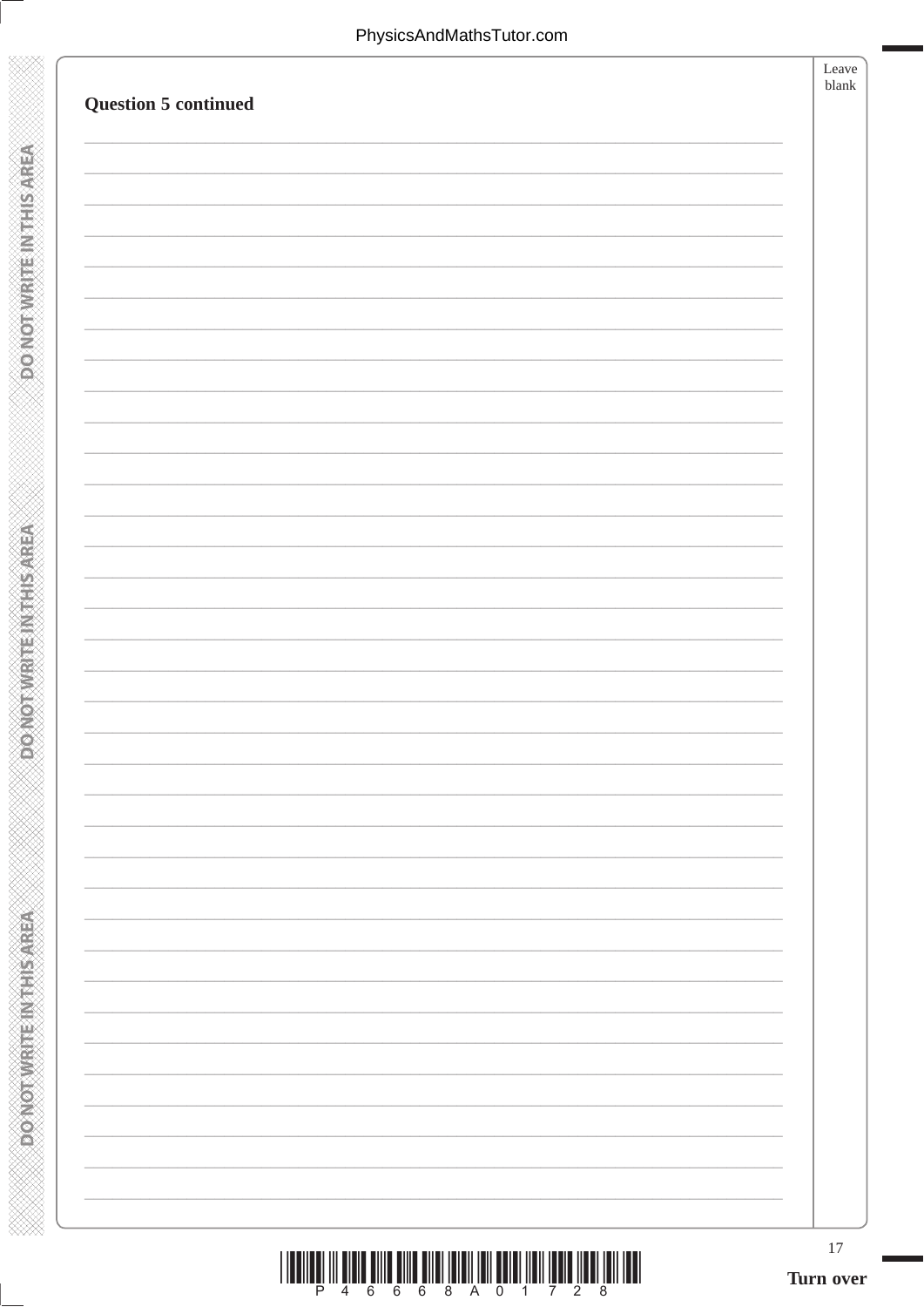**DOMOTWRITEINTHIS AREA** 

**DOMOTWRITE IN THIS AREA** 

DOMOTIVIRITE IN THIS AREA

|    |                                                                                                 | Leave<br>blank |
|----|-------------------------------------------------------------------------------------------------|----------------|
| 6. | A continuous random variable $X$ has probability density function                               |                |
|    | $f(x) = \begin{cases} ax - bx^2 & 0 \le x \le 2 \\ 0 & \text{otherwise} \end{cases}$            |                |
|    | Given that the mode is 1                                                                        |                |
|    | (a) show that $a = 2b$<br>(2)                                                                   |                |
|    | (b) Find the value of $a$ and the value of $b$                                                  |                |
|    | (5)                                                                                             |                |
|    | (c) Calculate $F(1.5)$<br>(2)                                                                   |                |
|    | (d) State whether the upper quartile of $X$ is greater than 1.5, equal to 1.5, or less than 1.5 |                |
|    | Give a reason for your answer.<br>(2)                                                           |                |
|    |                                                                                                 |                |
|    |                                                                                                 |                |
|    |                                                                                                 |                |
|    |                                                                                                 |                |
|    |                                                                                                 |                |
|    |                                                                                                 |                |
|    |                                                                                                 |                |
|    |                                                                                                 |                |
|    |                                                                                                 |                |
|    |                                                                                                 |                |
|    |                                                                                                 |                |
|    |                                                                                                 |                |
|    |                                                                                                 |                |
|    |                                                                                                 |                |
|    |                                                                                                 |                |
|    |                                                                                                 |                |
| 20 | IIII<br>IIII<br><u> III III IIII IIII IIII</u><br>⊪<br><u>HTMMINI</u><br>8<br>6<br>6            |                |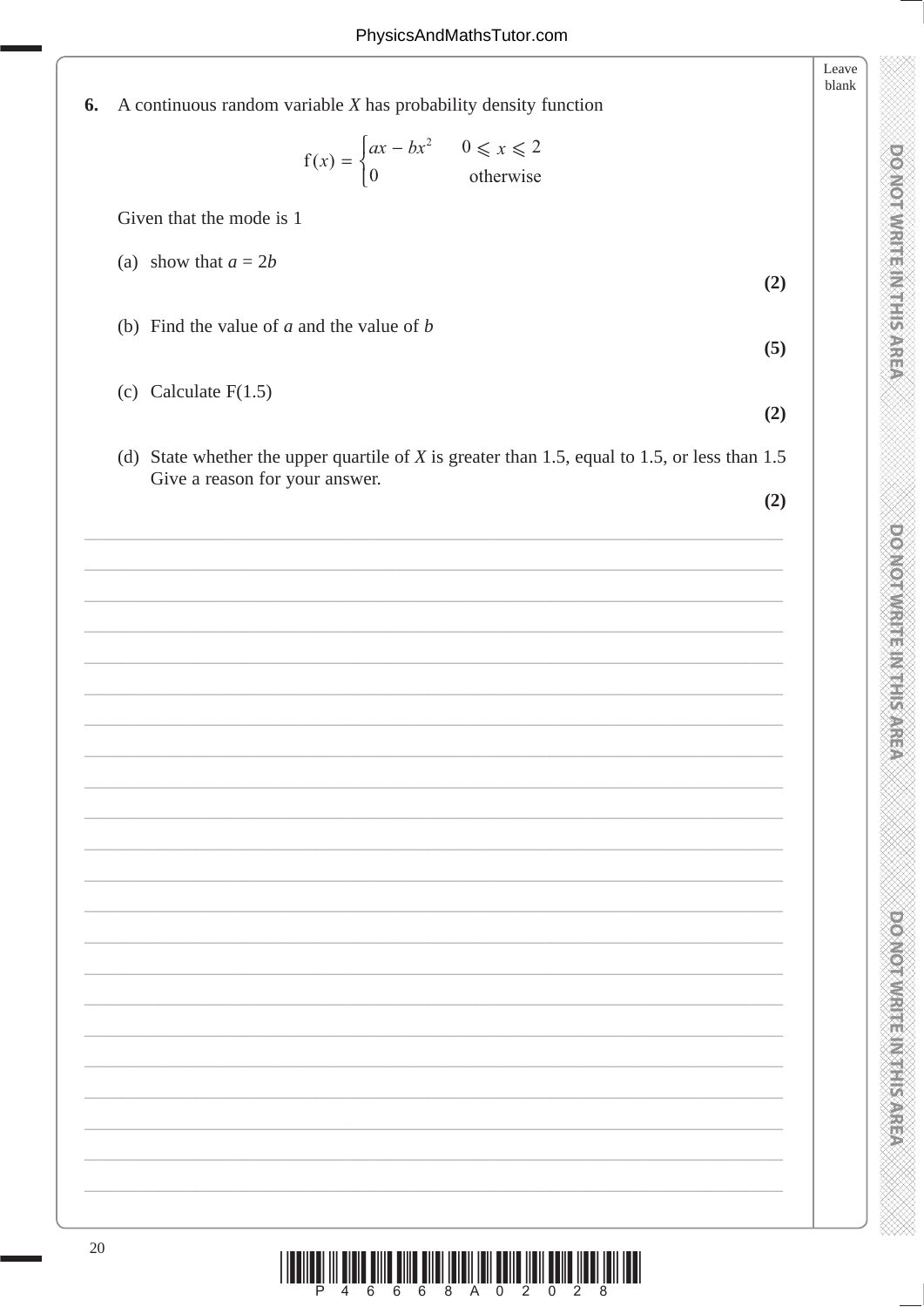**DONOTWRITEINTHISMREA** 

**DONOTHERNER THE NATURE** 

| Question 6 continued | Leave<br>blank |
|----------------------|----------------|
|                      |                |
|                      |                |
|                      |                |
|                      |                |
|                      |                |
|                      |                |
|                      |                |
|                      |                |
|                      |                |
|                      |                |
|                      |                |
|                      |                |
|                      |                |

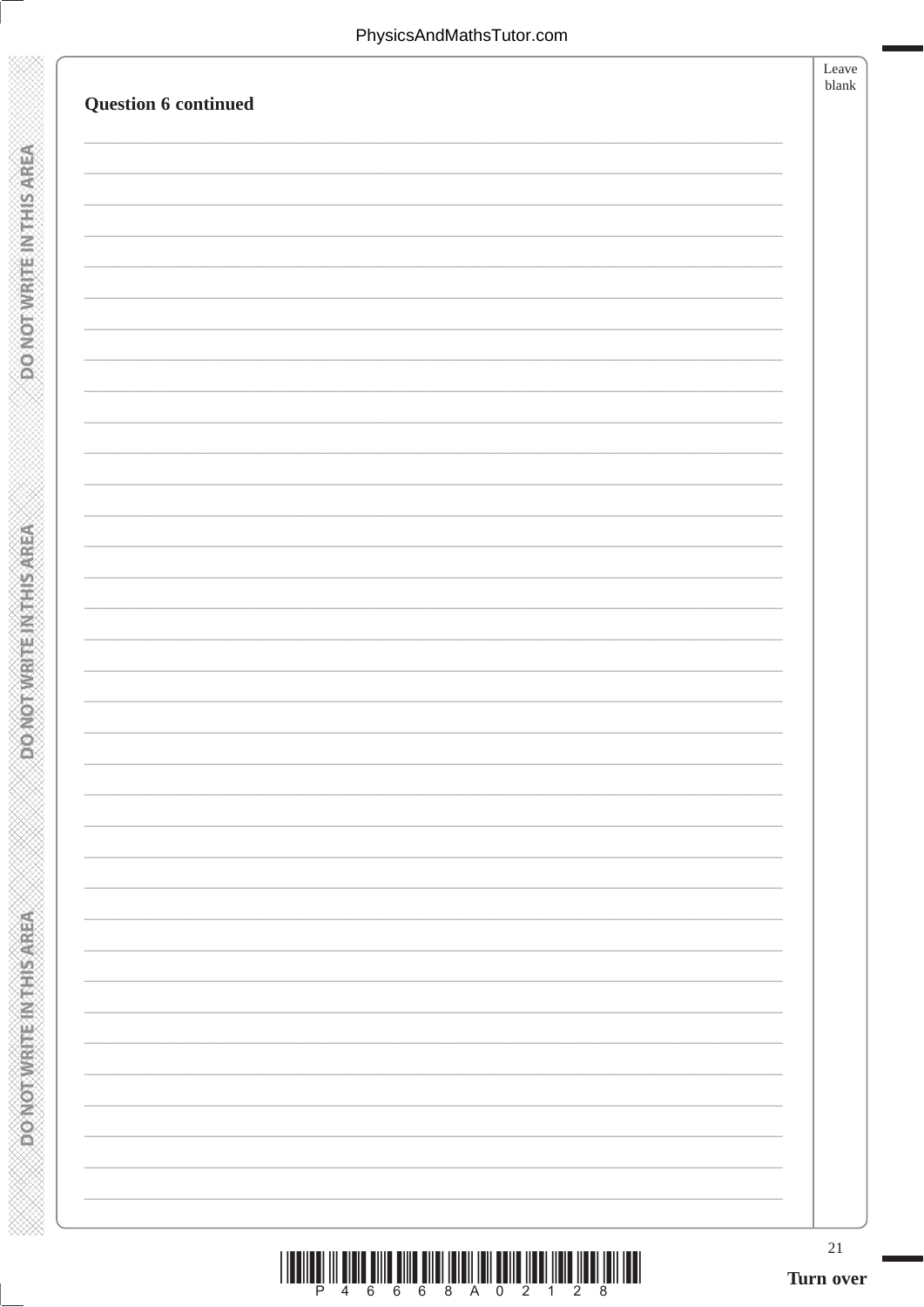**7.** Last year 4% of cars tested in a large chain of garages failed an emissions test.

 A random sample of *n* of these cars is taken. The number of cars that fail the test is represented by *X*

Given that the standard deviation of *X* is 1.44

(a) (i) find the value of *n*

 $(iii)$  find  $E(X)$ 

A random sample of 20 of the cars tested is taken.

(b) Find the probability that all of these cars passed the emissions test.

**(1)**

**(4)**

Leave blank

Given that at least 1 of these cars failed the emissions test,

(c) find the probability that exactly 3 of these cars failed the emissions test.

**(4)**

**DO NOT WRITE IN THIS AREA DO NOT WRITE IN THIS AREA DO NOT WRITE IN THIS AREA DO NOT WRITE IN THIS AREA DO NOT WRITE IN THIS AREA DO NOT WRITE IN THE AREA DO NOT WRITE IN THE AREA DO NOT WRITE IN THE AREA DO NOT WRITE IN** 

**DOMOTIVIRIES IN SARET** 

**DOGYOROM HER WELL SARE** 

**DONOTWRITE IN THIS AREA** 

 A car mechanic claims that more than 4% of the cars tested at the garage chain this year are failing the emissions test. A random sample of 125 of these cars is taken and 10 of these cars fail the emissions test.

 (d) Using a suitable approximation, test whether or not there is evidence to support the mechanic's claim. Use a 5% level of significance and state your hypotheses clearly. **(6)**

\_\_\_\_\_\_\_\_\_\_\_\_\_\_\_\_\_\_\_\_\_\_\_\_\_\_\_\_\_\_\_\_\_\_\_\_\_\_\_\_\_\_\_\_\_\_\_\_\_\_\_\_\_\_\_\_\_\_\_\_\_\_\_\_\_\_\_\_\_\_\_\_\_\_\_

\_\_\_\_\_\_\_\_\_\_\_\_\_\_\_\_\_\_\_\_\_\_\_\_\_\_\_\_\_\_\_\_\_\_\_\_\_\_\_\_\_\_\_\_\_\_\_\_\_\_\_\_\_\_\_\_\_\_\_\_\_\_\_\_\_\_\_\_\_\_\_\_\_\_\_

\_\_\_\_\_\_\_\_\_\_\_\_\_\_\_\_\_\_\_\_\_\_\_\_\_\_\_\_\_\_\_\_\_\_\_\_\_\_\_\_\_\_\_\_\_\_\_\_\_\_\_\_\_\_\_\_\_\_\_\_\_\_\_\_\_\_\_\_\_\_\_\_\_\_\_

\_\_\_\_\_\_\_\_\_\_\_\_\_\_\_\_\_\_\_\_\_\_\_\_\_\_\_\_\_\_\_\_\_\_\_\_\_\_\_\_\_\_\_\_\_\_\_\_\_\_\_\_\_\_\_\_\_\_\_\_\_\_\_\_\_\_\_\_\_\_\_\_\_\_\_

\_\_\_\_\_\_\_\_\_\_\_\_\_\_\_\_\_\_\_\_\_\_\_\_\_\_\_\_\_\_\_\_\_\_\_\_\_\_\_\_\_\_\_\_\_\_\_\_\_\_\_\_\_\_\_\_\_\_\_\_\_\_\_\_\_\_\_\_\_\_\_\_\_\_\_

\_\_\_\_\_\_\_\_\_\_\_\_\_\_\_\_\_\_\_\_\_\_\_\_\_\_\_\_\_\_\_\_\_\_\_\_\_\_\_\_\_\_\_\_\_\_\_\_\_\_\_\_\_\_\_\_\_\_\_\_\_\_\_\_\_\_\_\_\_\_\_\_\_\_\_

\_\_\_\_\_\_\_\_\_\_\_\_\_\_\_\_\_\_\_\_\_\_\_\_\_\_\_\_\_\_\_\_\_\_\_\_\_\_\_\_\_\_\_\_\_\_\_\_\_\_\_\_\_\_\_\_\_\_\_\_\_\_\_\_\_\_\_\_\_\_\_\_\_\_\_

\_\_\_\_\_\_\_\_\_\_\_\_\_\_\_\_\_\_\_\_\_\_\_\_\_\_\_\_\_\_\_\_\_\_\_\_\_\_\_\_\_\_\_\_\_\_\_\_\_\_\_\_\_\_\_\_\_\_\_\_\_\_\_\_\_\_\_\_\_\_\_\_\_\_\_

\_\_\_\_\_\_\_\_\_\_\_\_\_\_\_\_\_\_\_\_\_\_\_\_\_\_\_\_\_\_\_\_\_\_\_\_\_\_\_\_\_\_\_\_\_\_\_\_\_\_\_\_\_\_\_\_\_\_\_\_\_\_\_\_\_\_\_\_\_\_\_\_\_\_\_

\_\_\_\_\_\_\_\_\_\_\_\_\_\_\_\_\_\_\_\_\_\_\_\_\_\_\_\_\_\_\_\_\_\_\_\_\_\_\_\_\_\_\_\_\_\_\_\_\_\_\_\_\_\_\_\_\_\_\_\_\_\_\_\_\_\_\_\_\_\_\_\_\_\_\_

\_\_\_\_\_\_\_\_\_\_\_\_\_\_\_\_\_\_\_\_\_\_\_\_\_\_\_\_\_\_\_\_\_\_\_\_\_\_\_\_\_\_\_\_\_\_\_\_\_\_\_\_\_\_\_\_\_\_\_\_\_\_\_\_\_\_\_\_\_\_\_\_\_\_\_